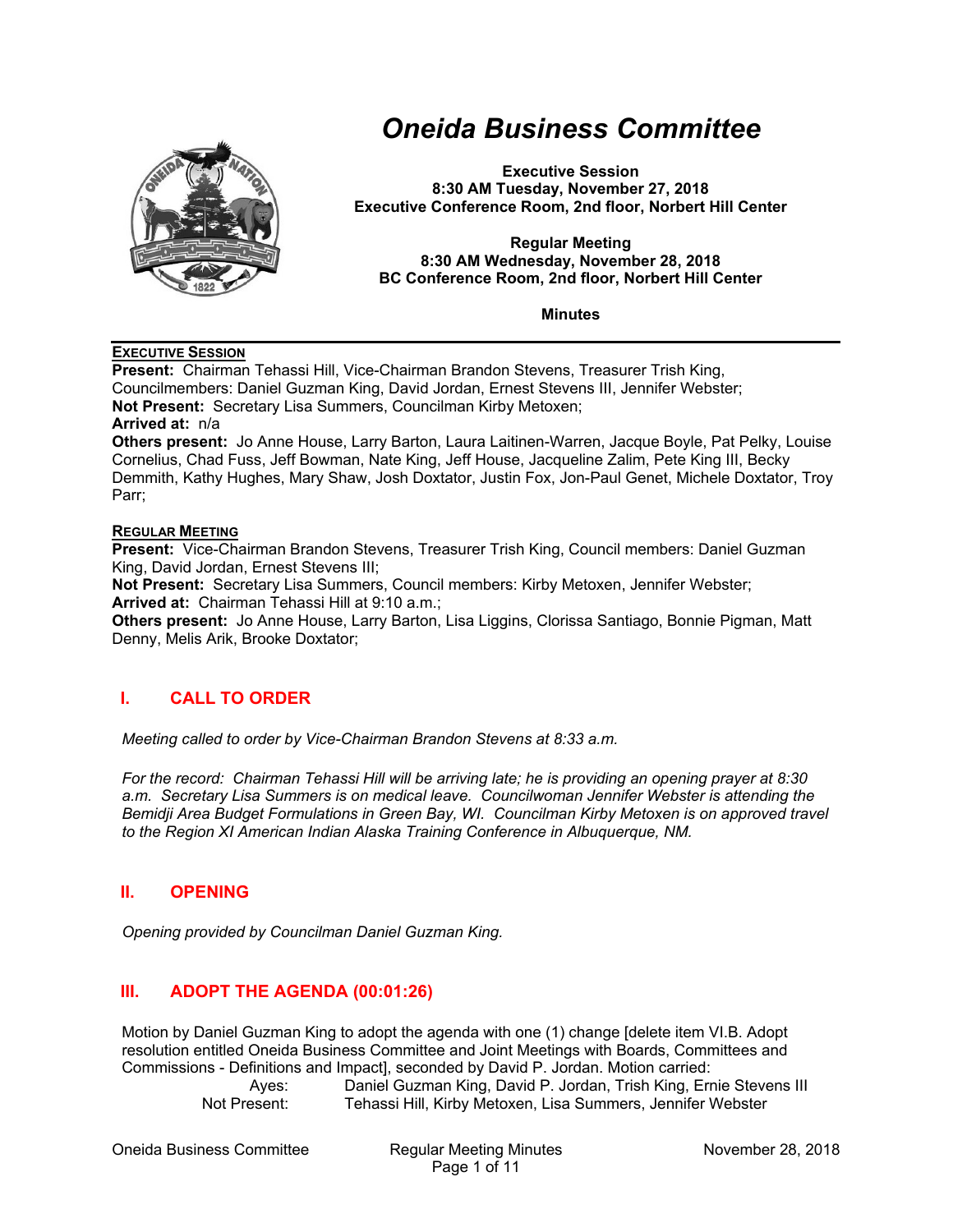# **IV. OATH OF OFFICE (00:03:07)**

## **A. Oneida Nation Arts Board - Melis Arik**

Sponsor: Business Committee Support Office on behalf of Lisa Summers, Secretary

*Oath of office administered by Treasurer Trish King.* 

# **V. MINUTES**

**A. Approve the November 14, 2018, regular Business Committee meeting minutes (00:05:39)** 

Sponsor: Business Committee Support Office on behalf of Lisa Summers, Secretary

Motion by Ernie Stevens III to approve the November 14, 2018, regular Business Committee meeting minutes, seconded by David P. Jordan. Motion carried:

| Aves:        | Daniel Guzman King, David P. Jordan, Trish King, Ernie Stevens III |
|--------------|--------------------------------------------------------------------|
| Not Present: | Tehassi Hill, Kirby Metoxen, Lisa Summers, Jennifer Webster        |

## **VI. RESOLUTIONS**

**A. Adopt resolution entitled Oneida Nation Wildland Fire Management Plan (00:06:13)**  Sponsor: Patrick Pelky, Division Director/Environmental, Health, Safety & Land

Motion by David P. Jordan to adopt resolution 11-28-18-A Oneida Nation Wildland Fire Management Plan, seconded by Ernie Stevens III. Motion carried:

Ayes: Daniel Guzman King, David P. Jordan, Trish King, Ernie Stevens III<br>Not Present: Tehassi Hill. Kirby Metoxen. Lisa Summers. Jennifer Webster Tehassi Hill, Kirby Metoxen, Lisa Summers, Jennifer Webster

**B. Adopt resolution entitled Oneida Business Committee and Joint Meetings with Boards, Committees and Commissions - Definitions and Impact**  Sponsor: Tehassi Hill, Chairman

*Item deleted at the adoption of the agenda.* 

**C. Adopt resolution entitled Relocating 'Tribal Action Plan – Office' to Under the Supervision of a Direct Report to the Oneida Business Committee (00:06:53)**  Sponsor: Daniel Guzman King, Councilman

Motion by Daniel Guzman King to adopt resolution 11-28-18-B Relocating 'Tribal Action Plan – Office' to Under the Supervision of a Direct Report to the Oneida Business Committee, seconded by Ernie Stevens III. Motion carried:

| Aves:        | Daniel Guzman King, David P. Jordan, Trish King, Ernie Stevens III |
|--------------|--------------------------------------------------------------------|
| Not Present: | Tehassi Hill, Kirby Metoxen, Lisa Summers, Jennifer Webster        |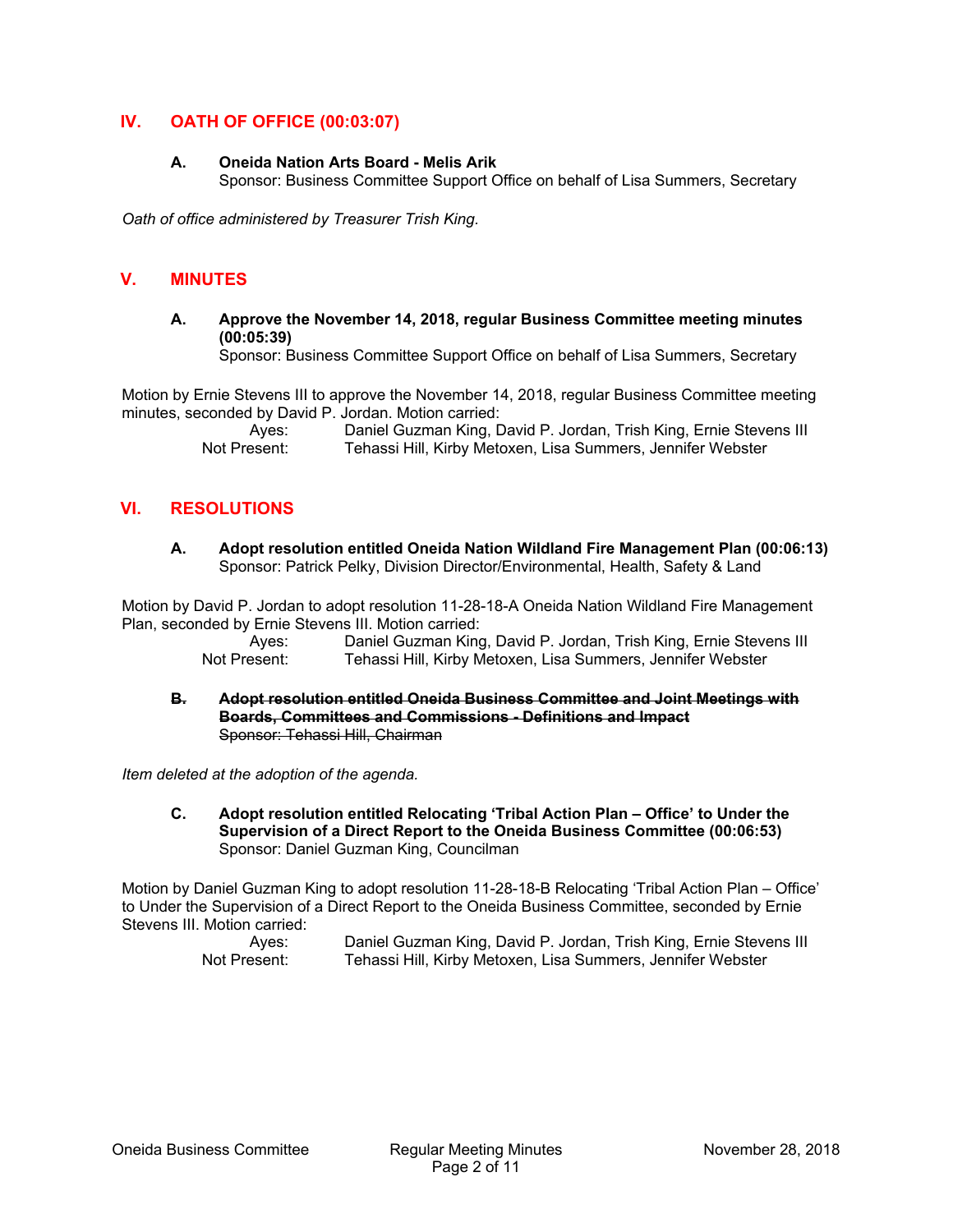## **VII. STANDING COMMITTEES**

## **A. COMMUNITY DEVELOPMENT PLANNING COMMITTEE**

**1. Accept the October 4, 2018, regular Community Development Planning Committee meeting minutes (00:09:06)**  Sponsor: Ernie Stevens III, Councilman

Motion by David P. Jordan to accept the October 4, 2018, regular Community Development Planning Committee meeting minutes, seconded by Ernie Stevens III. Motion carried:

> Ayes: Daniel Guzman King, David P. Jordan, Trish King, Ernie Stevens III<br>Not Present: Tehassi Hill Kirby Metoxen I isa Summers Jennifer Webster Tehassi Hill, Kirby Metoxen, Lisa Summers, Jennifer Webster

## **B. FINANCE COMMITTEE**

**1. Approve the November 19, 2018, regular Finance Committee meeting minutes (00:09:34)** 

Sponsor: Trish King, Treasurer

Motion by David P. Jordan to approve the November 19, 2018, regular Finance Committee meeting minutes, seconded by Trish King. Motion carried:

> Ayes: Daniel Guzman King, David P. Jordan, Trish King, Ernie Stevens III Not Present: Tehassi Hill, Kirby Metoxen, Lisa Summers, Jennifer Webster

## **C. LEGISLATIVE OPERATING COMMITTEE**

**1. Accept the update regarding the progress of the Oneida Personnel Commission (00:09:57)** 

Sponsor: David P. Jordan, Councilman

Motion by Trish King to accept the update regarding the progress of the Oneida Personnel Commission, seconded by Daniel Guzman King. Motion carried:

 Ayes: Daniel Guzman King, David P. Jordan, Trish King, Ernie Stevens III Not Present: Tehassi Hill, Kirby Metoxen, Lisa Summers, Jennifer Webster

**2. Accept the November 7, 2018, regular Legislative Operating Committee meeting minutes (00:10:55)**  Sponsor: David P. Jordan, Councilman

Motion by Trish King to accept the November 7, 2018, regular Legislative Operating Committee meeting minutes, seconded by Daniel Guzman King. Motion carried:

 Ayes: Daniel Guzman King, David P. Jordan, Trish King, Ernie Stevens III Not Present: Tehassi Hill, Kirby Metoxen, Lisa Summers, Jennifer Webster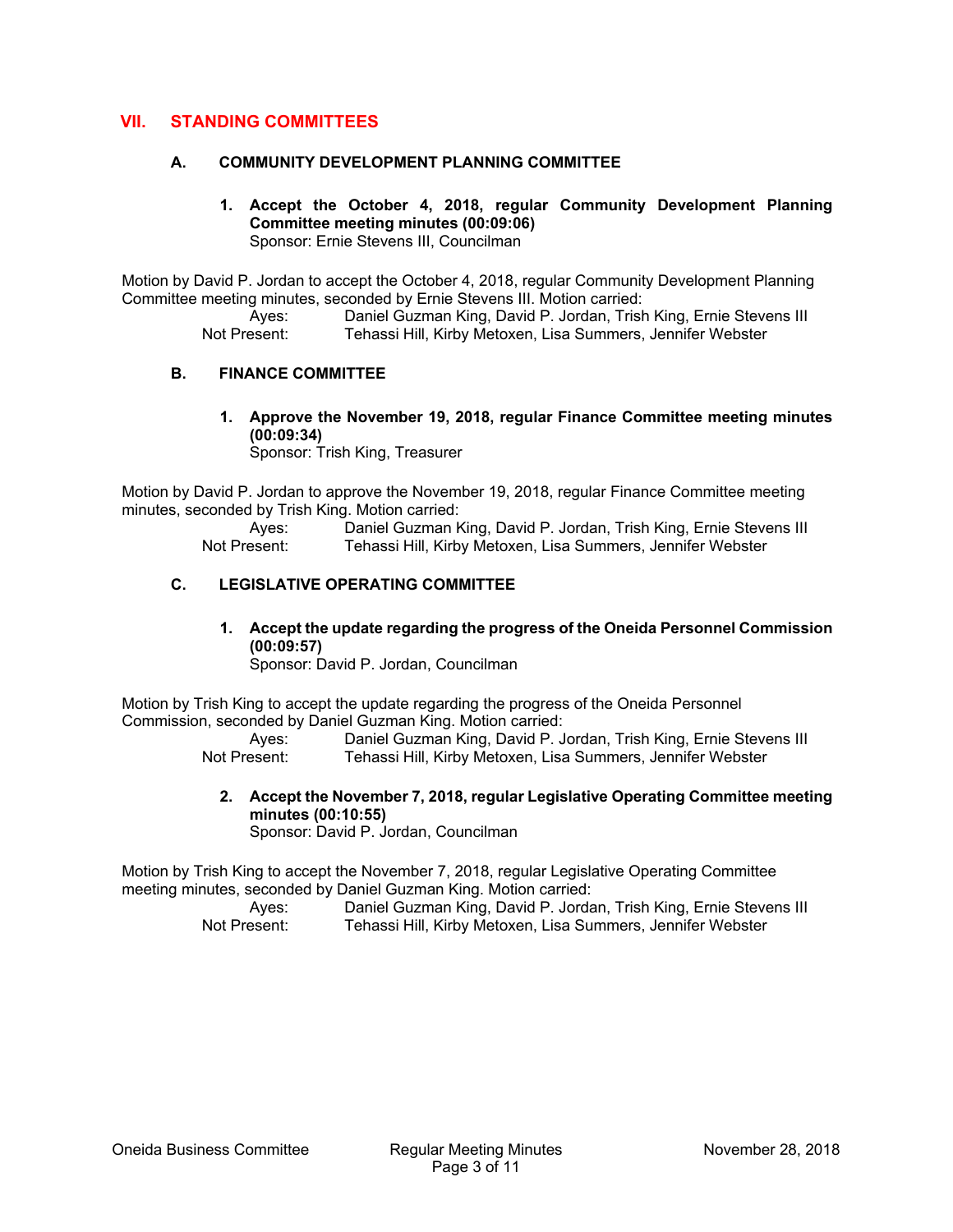## **VIII. TRAVEL REPORTS**

**A. Approve travel report - Councilman Daniel Guzman King - National Congress of American Indians 75th Annual Convention & Marketplace - Denver, CO - October 20-27, 2018 (00:11:26)** 

Sponsor: Daniel Guzman King, Councilman

Motion by David P. Jordan to approve the travel report from Councilman Daniel Guzman King for the National Congress of American Indians 75th Annual Convention & Marketplace in Denver, CO - October 20-27, 2018, seconded by Trish King. Motion carried:

Ayes: Daniel Guzman King, David P. Jordan, Trish King, Ernie Stevens III<br>Not Present: Tehassi Hill. Kirby Metoxen. Lisa Summers. Jennifer Webster Tehassi Hill, Kirby Metoxen, Lisa Summers, Jennifer Webster

#### **B. Approve travel report - Councilman Daniel Guzman King - EPA Region 5 Tribal Operating Committee meeting - Welch, MN - Nov 13-14, 2018 (00:11:58)**  Sponsor: Daniel Guzman King, Councilman

Motion by David P. Jordan to approve the travel report from Councilman Daniel Guzman King for the EPA Region 5 Tribal Operating Committee meeting in Welch, MN - Nov 13-14, 2018, seconded by Ernie Stevens III. Motion carried:

Ayes: Daniel Guzman King, David P. Jordan, Trish King, Ernie Stevens III<br>Not Present: Tehassi Hill. Kirby Metoxen. Lisa Summers. Jennifer Webster Tehassi Hill, Kirby Metoxen, Lisa Summers, Jennifer Webster

**C. Approve travel report and one (1) additional action - Vice-Chairman Brandon Stevens - Mentoring Our Own Native Students (MOONS) 2018 - Lawrence, KS - September 19-21, 2018 (00:12:26)** 

Sponsor: Brandon Stevens, Vice-Chairman

Motion by Daniel Guzman King to approve the travel report from Vice-Chairman Brandon Stevens for the Mentoring Our Own Native Students (MOONS) 2018 in Lawrence, KS - September 19-21, 2018, seconded by David P. Jordan. Motion carried:

> Ayes: Daniel Guzman King, David P. Jordan, Trish King, Ernie Stevens III Not Present: Tehassi Hill, Kirby Metoxen, Lisa Summers, Jennifer Webster

Motion by David P. Jordan to create a sub-team to work on a draft proposal for a Research Center in Oneida., seconded by Daniel Guzman King. Motion carried:

 Ayes: Daniel Guzman King, David P. Jordan, Trish King, Ernie Stevens III Not Present: Tehassi Hill, Kirby Metoxen, Lisa Summers, Jennifer Webster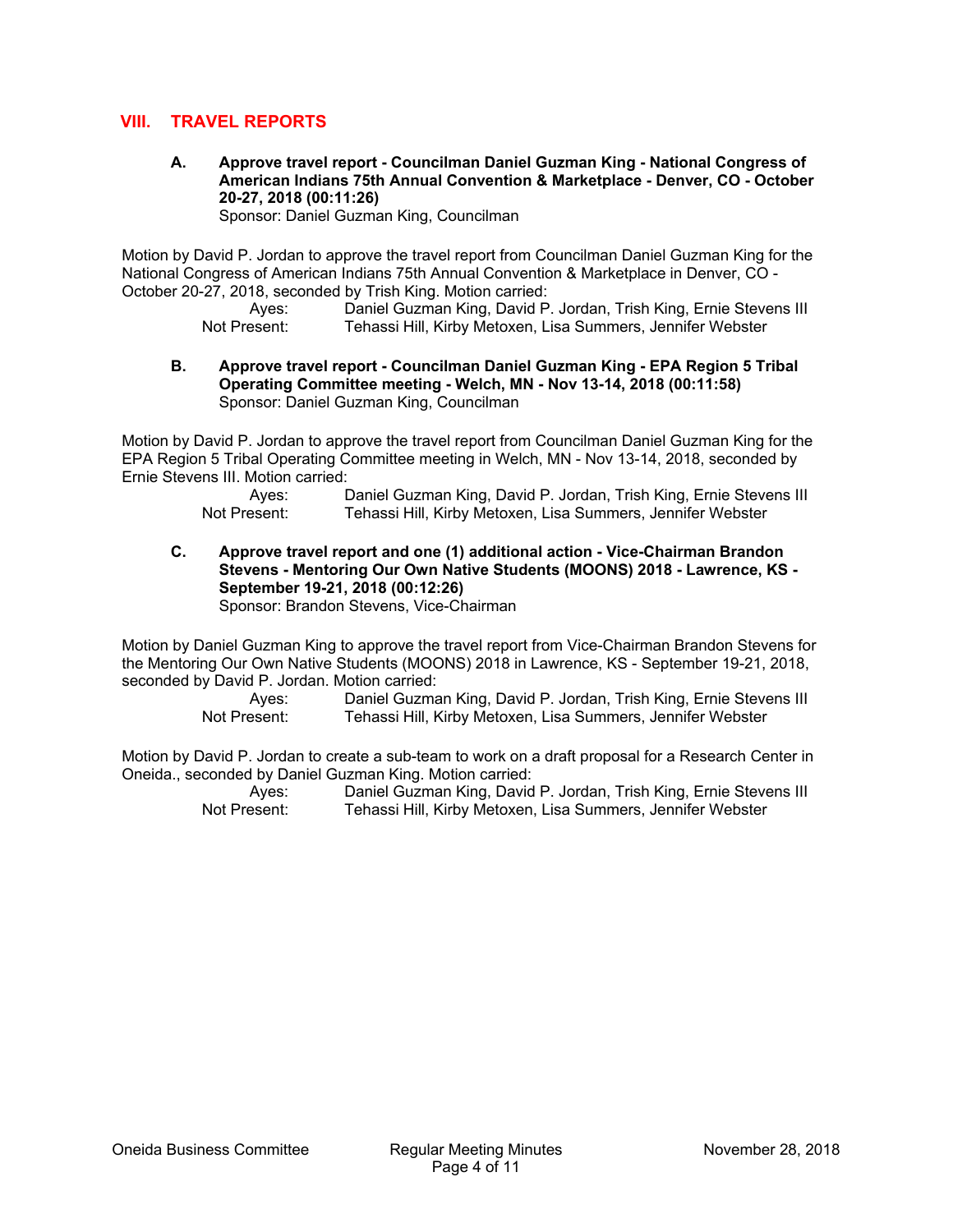# **IX. TRAVEL REQUESTS**

**A. Approve travel request - Vice-Chairman Brandon Stevens - Haskell Fall Board of Regents meeting - Lawrence, KS - December 4-8, 2018 (00:16:50)**  Sponsor: Brandon Stevens, Vice-Chairman

Motion by David P. Jordan to approve the travel request for Vice-Chairman Brandon Stevens to attend the Haskell Fall Board of Regents meeting in Lawrence, KS - December 4-8, 2018, seconded by Daniel Guzman King. Motion carried:

| Aves:        | Daniel Guzman King, David P. Jordan, Trish King             |
|--------------|-------------------------------------------------------------|
| Abstained:   | Ernie Stevens III                                           |
| Not Present: | Tehassi Hill, Kirby Metoxen, Lisa Summers, Jennifer Webster |

*Brandon Stevens noted this travel is paid for by the Bureau of Indian Affairs.* 

**B. Enter the e-poll results into the record for the approved travel request for Councilman Daniel Guzman King to attend the EPA Region 5 Tribal Operating Committee meeting in Welch, MN - Nov 13-14, 2018 (00:17:34)**  Sponsor: Business Committee Support Office on behalf of Lisa Summers, Secretary

Motion by Ernie Stevens III to enter the e-poll results into the record for the approved travel request for Councilman Daniel Guzman King to attend the EPA Region 5 Tribal Operating Committee meeting in Welch, MN - Nov 13-14, 2018, seconded by David P. Jordan. Motion carried:

|              | <u>WODI, MIN - NOW TO-TH, ZO TO, SCCONDOU DY DAVIOL . JOHAAN. MONON CANICA.</u> |
|--------------|---------------------------------------------------------------------------------|
| Aves:        | David P. Jordan, Trish King, Ernie Stevens III                                  |
| Abstained:   | Daniel Guzman King                                                              |
| Not Present: | Tehassi Hill, Kirby Metoxen, Lisa Summers, Jennifer Webster                     |

*Daniel Guzman King noted this travel is paid for by an EPA grant.* 

# **X. NEW BUSINESS**

**A. Approve Michelle Myers, RN BSN to serve on the Wisconsin Council on Immunization Practices on behalf of the Oneida Nation and the Comprehensive Health Division (00:18:42)**  Sponsor: Jennifer Webster, Councilwoman

Motion by David P. Jordan to approve Michelle Myers, RN BSN to serve on the Wisconsin Council on Immunization Practices on behalf of the Oneida Nation and the Comprehensive Health Division, seconded by Ernie Stevens III. Motion carried:

> Ayes: Daniel Guzman King, David P. Jordan, Trish King, Ernie Stevens III Not Present: Tehassi Hill, Kirby Metoxen, Lisa Summers, Jennifer Webster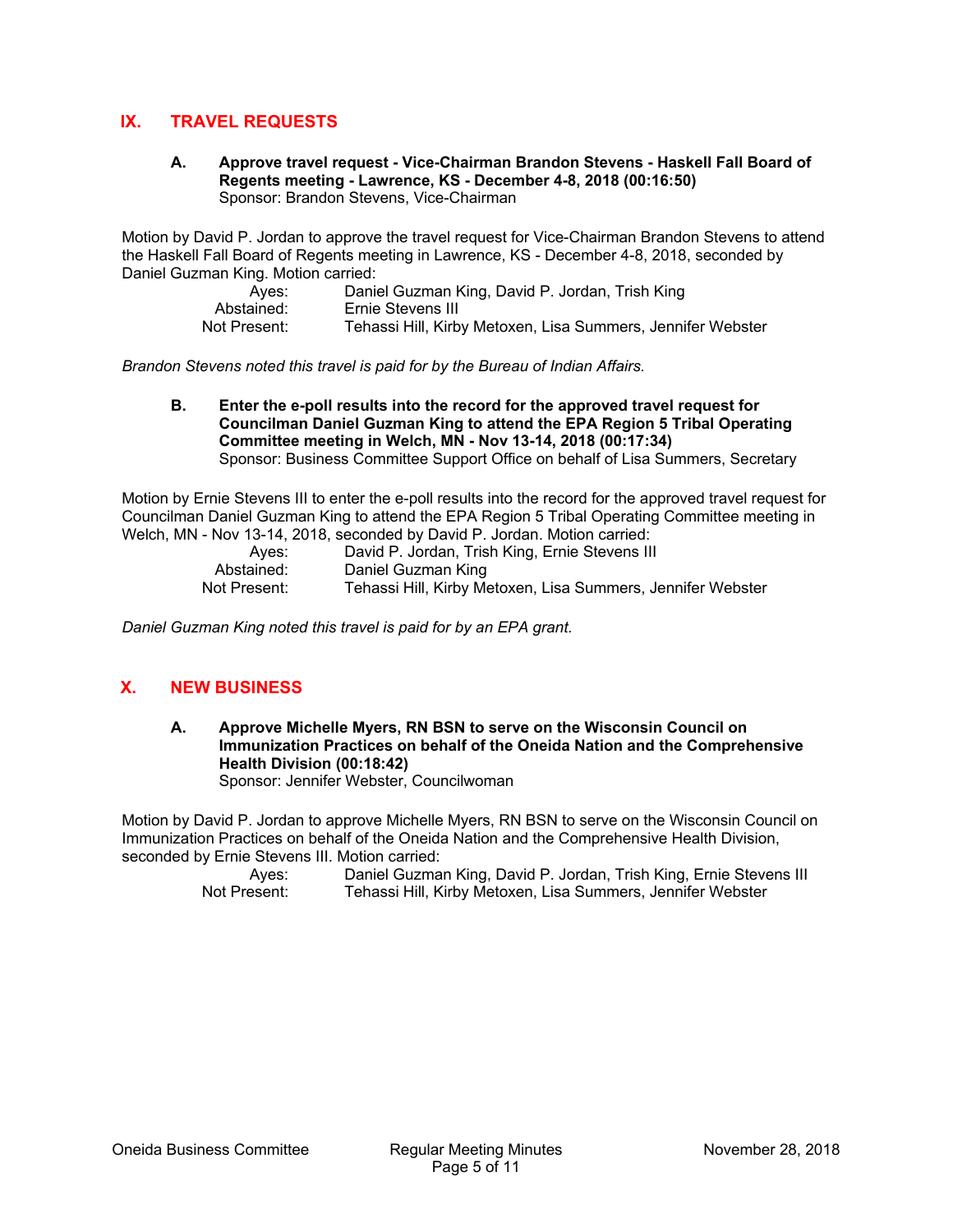# **XI. GENERAL TRIBAL COUNCIL**

## **A. Approve the 2019 Annual report book and send to Oneida Printing (00:19:13)**  Sponsor: Business Committee Support Office on behalf of Lisa Summers, Secretary

Motion by Trish King to defer the 2019 Annual report book to the Business Committee's quarterly reports meeting on November 29, 2018, seconded by David P. Jordan. Motion carried:

> Ayes: Daniel Guzman King, David P. Jordan, Trish King, Ernie Stevens III<br>Not Present: Tehassi Hill. Kirby Metoxen. Lisa Summers. Jennifer Webster Tehassi Hill, Kirby Metoxen, Lisa Summers, Jennifer Webster

#### **B. Approve the draft GTC minutes packet and send to Oneida Printing (00:20:19)**  Sponsor: Business Committee Support Office on behalf of Lisa Summers, Secretary

Motion by Trish King to approve the draft GTC minutes packet and send to Oneida Printing, seconded by Daniel Guzman King. Motion carried:

> Ayes: Daniel Guzman King, David P. Jordan, Trish King, Ernie Stevens III Not Present: Tehassi Hill, Kirby Metoxen, Lisa Summers, Jennifer Webster

# **C. PETITIONER CATHY L. METOXEN - ONEIDA YOUTH LEADERSHIP INSTITUTE**

**1. Accept the statement of effect (00:21:25)** 

Sponsor: David P. Jordan, Councilman

Motion by David P. Jordan to accept the statement of effect, seconded by Daniel Guzman King. Motion carried:

> Ayes: Daniel Guzman King, David P. Jordan, Trish King, Ernie Stevens III Not Present: Tehassi Hill, Kirby Metoxen, Lisa Summers, Jennifer Webster

## **2. Determine appropriate action regarding the legal review (00:22:13)**  Sponsor: Jo Anne House, Chief Counsel

Motion by David P. Jordan to accept the legal review, seconded by Daniel Guzman King. Motion carried:

| Aves:        | Daniel Guzman King, David P. Jordan, Trish King, Ernie Stevens III |
|--------------|--------------------------------------------------------------------|
| Not Present: | Tehassi Hill, Kirby Metoxen, Lisa Summers, Jennifer Webster        |

Motion by Ernie Stevens III to direct the background materials related to the legal review be placed on the members only section of the website on or before December 12, 2018, seconded by Daniel Guzman King. Motion carried:

> Ayes: Daniel Guzman King, David P. Jordan, Trish King, Ernie Stevens III Not Present: Tehassi Hill, Kirby Metoxen, Lisa Summers, Jennifer Webster

Motion by Daniel Guzman King to direct the Secretary's Office to schedule a special Work Session to formulate the Business Committee's recommendation, seconded by Trish King. Motion carried:

| Aves:        | Daniel Guzman King, David P. Jordan, Trish King             |
|--------------|-------------------------------------------------------------|
| Abstained:   | Ernie Stevens III                                           |
| Not Present: | Tehassi Hill, Kirby Metoxen, Lisa Summers, Jennifer Webster |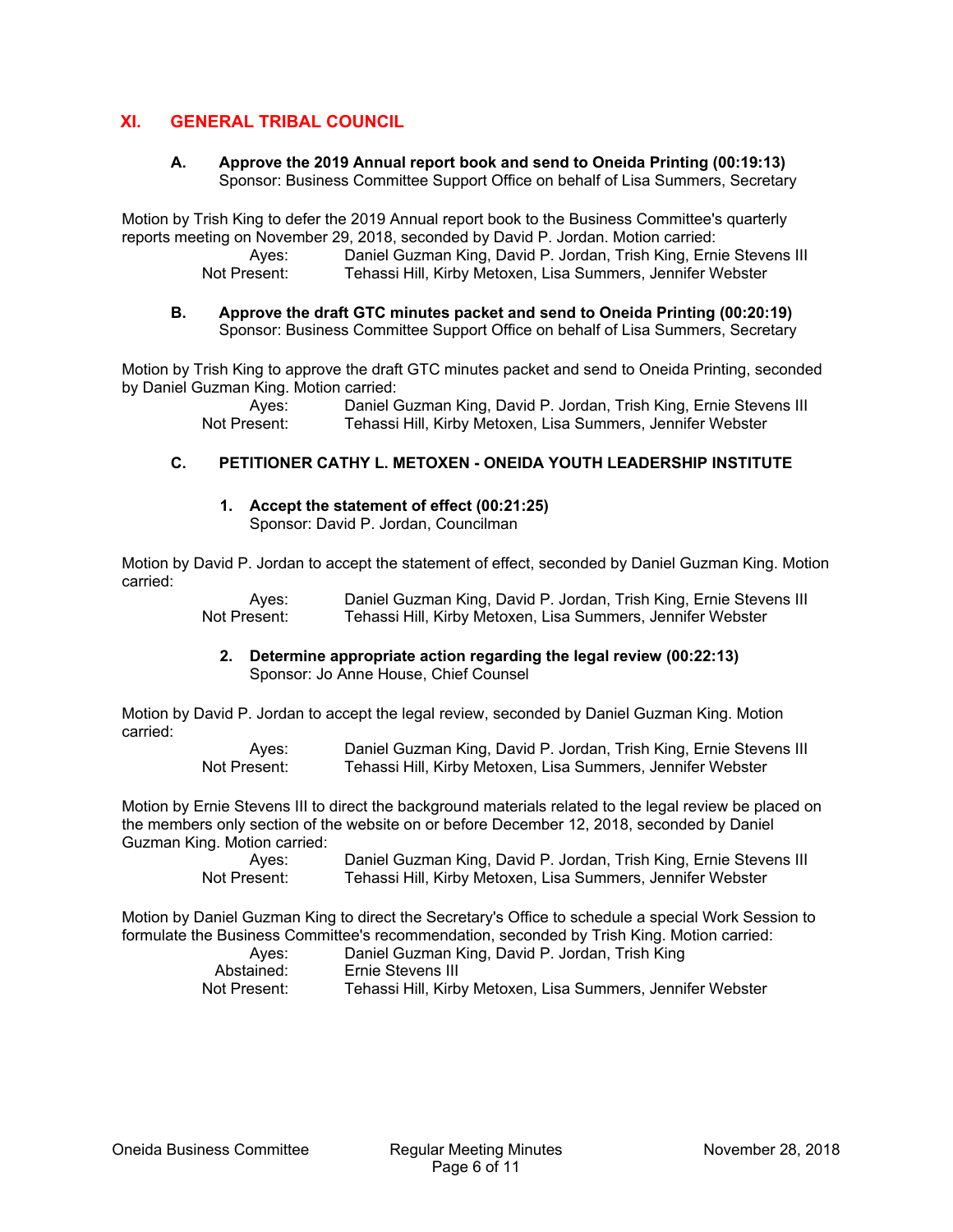# **XII. EXECUTIVE SESSION**

## **A. REPORTS**

# **1. Accept the Chief Counsel report (00:31:10)**

Sponsor: Jo Anne House, Chief Counsel

Motion by Trish King to accept the Chief Counsel report dated November 27, 2018, seconded by Daniel Guzman King. Motion carried:

> Ayes: Daniel Guzman King, David P. Jordan, Trish King, Ernie Stevens III Not Present: Tehassi Hill, Kirby Metoxen, Lisa Summers, Jennifer Webster

Motion by David P. Jordan to approve the proposed amendment to the Service Agreement between the Oneida Nation and the Village of Ashwaubenon for a one-year extension and payment, seconded by Trish King. Motion carried:

> Ayes: Daniel Guzman King, David P. Jordan, Trish King, Ernie Stevens III<br>Not Present: Tehassi Hill. Kirby Metoxen. Lisa Summers. Jennifer Webster Tehassi Hill, Kirby Metoxen, Lisa Summers, Jennifer Webster

**2. Accept the Division of Public Works FY-2018 4th quarter executive report (00:32:18)** 

Sponsor: Jacque Boyle, Division Director/Public Works

Motion by David P. Jordan to accept the Division of Public Works FY-2018 4th quarter executive report, seconded by Daniel Guzman King. Motion carried:

 Ayes: Daniel Guzman King, David P. Jordan, Trish King, Ernie Stevens III Not Present: Tehassi Hill, Kirby Metoxen, Lisa Summers, Jennifer Webster

#### **3. Accept the Environmental, Health, Safety & Land Division FY-2018 4th quarter report (00:32:39)**

Sponsor: Patrick Pelky, Division Director/Environmental, Health, Safety & Land

Motion by Daniel Guzman King to accept the Environmental, Health, Safety & Land Division FY-2018 4th quarter report, seconded by Ernie Stevens III. Motion carried:

| Aves:        | Daniel Guzman King, Trish King, Ernie Stevens III           |
|--------------|-------------------------------------------------------------|
| Abstained:   | David P. Jordan                                             |
| Not Present: | Tehassi Hill, Kirby Metoxen, Lisa Summers, Jennifer Webster |

Motion by Trish King to send the recommended correspondence request to the special Business Committee Work Session, seconded by Ernie Stevens III. Motion carried:

| Aves:        | Daniel Guzman King, Trish King, Ernie Stevens III           |
|--------------|-------------------------------------------------------------|
| Abstained:   | David P. Jordan                                             |
| Not Present: | Tehassi Hill, Kirby Metoxen, Lisa Summers, Jennifer Webster |

Motion by Trish King to direct the Environmental, Health, Safety & Land Division Director to provide an update on the 1940 W. Mason St. property to the identified parties for the December 11, 2018, Business Committee executive session discussion, seconded by Ernie Stevens III. Motion carried:

| Aves:        | Daniel Guzman King, Trish King, Ernie Stevens III           |
|--------------|-------------------------------------------------------------|
| Abstained:   | David P. Jordan                                             |
| Not Present: | Tehassi Hill, Kirby Metoxen, Lisa Summers, Jennifer Webster |

*Chairman Tehassi Hill arrived at 9:10 a.m.*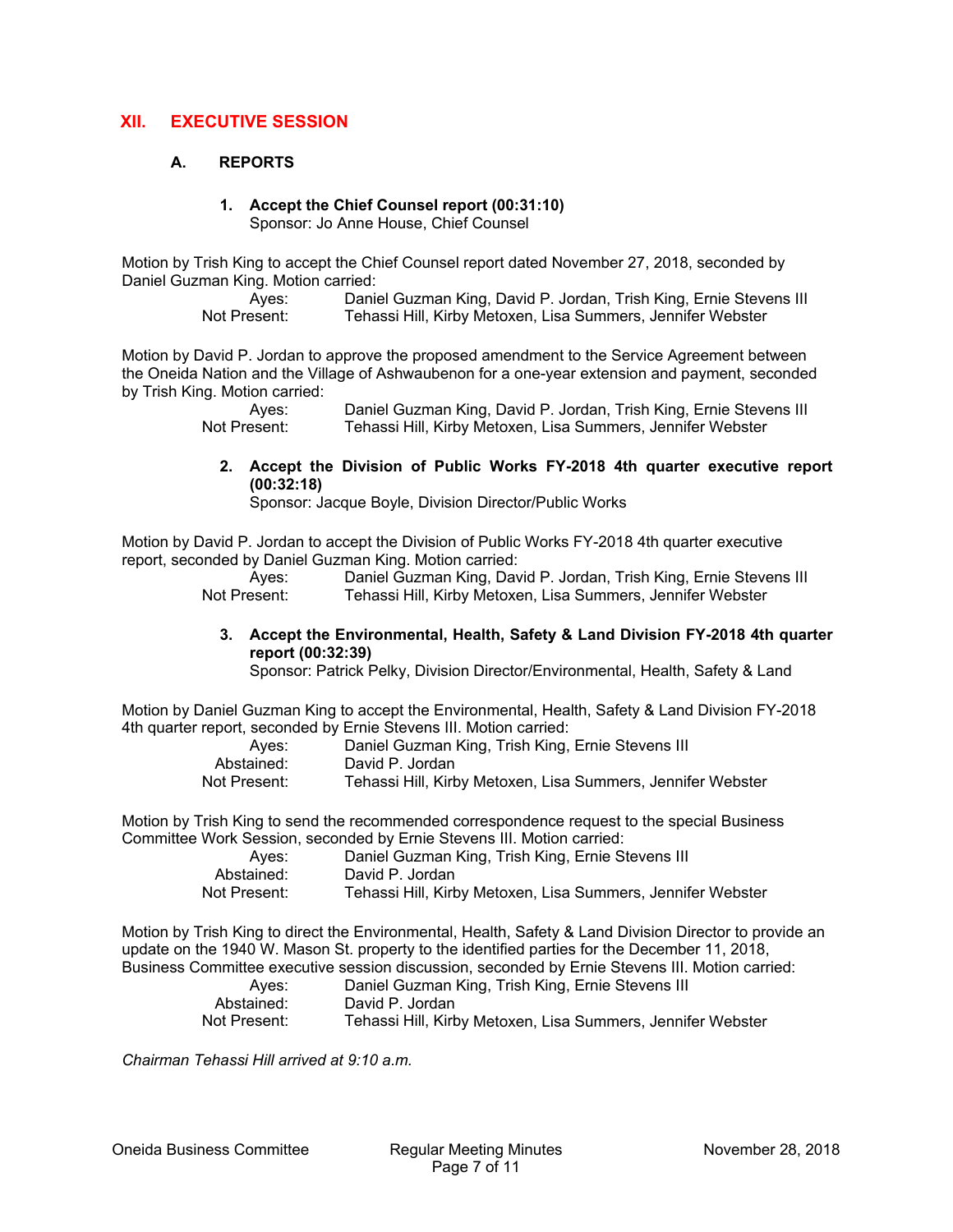**4. Defer the Intergovernmental Affairs, Communications, and Self-Governance November 2018 report to the December 12, 2018, regular Business Committee meeting (00:38:32)** 

Sponsor: Melinda J. Danforth, Director/Intergovernmental Affairs

Motion by David P. Jordan to defer the Intergovernmental Affairs, Communications, and Self-Governance November 2018 report to the December 12, 2018, regular Business Committee meeting, seconded by Trish King. Motion carried:

> Ayes: Daniel Guzman King, David P. Jordan, Trish King, Ernie Stevens III Not Present: Tehassi Hill, Kirby Metoxen, Lisa Summers, Jennifer Webster

**5. Accept the Gaming General Manager November 2018 report (00:39:07)**  Sponsor: Louise Cornelius, Gaming General Manager

Motion by Ernie Stevens III to accept the Gaming General Manager November 2018 report, seconded by David P. Jordan. Motion carried:

> Ayes: Daniel Guzman King, David P. Jordan, Trish King, Ernie Stevens III Not Present: Tehassi Hill, Kirby Metoxen, Lisa Summers, Jennifer Webster

**6. Accept the Bay Bancorporation, Inc. FY-2018 4th quarter executive report (00:39:25)** 

Sponsor: Jeff Bowman, President/Bay Bank

Motion by Trish King to accept the Bay Bancorporation, Inc. FY-2018 4th quarter executive report, seconded by David P. Jordan. Motion carried:

 Ayes: Daniel Guzman King, David P. Jordan, Trish King, Ernie Stevens III Not Present: Tehassi Hill, Kirby Metoxen, Lisa Summers, Jennifer Webster

**7. Accept the Oneida ESC Group, LLC. FY-2018 4th quarter executive report (00:39:49); (00:46:48)** 

Sponsor: Jacquelyn Zalim, Chair/OESC Board of Managers

*Chairman Tehassi Hill assumes the responsibilities of the Chair.* 

Motion by Trish King to accept the Oneida ESC Group, LLC. FY-2018 4th quarter executive report, seconded by David P. Jordan. Motion carried:

 Ayes: Brandon Stevens, Daniel Guzman King, David P. Jordan, Trish King, Ernie Stevens III

Not Present: Kirby Metoxen, Lisa Summers, Jennifer Webster

*Item XII.A.8. is addressed next.* 

Motion by Trish King to move the resolution entitled Re-Affirmation of the Independence of Oneida ESC Group, LLC to open session, seconded by Ernie Stevens III. Motion carried:

 Ayes: Brandon Stevens, David P. Jordan, Trish King, Ernie Stevens III Not Present: Daniel Guzman King, Kirby Metoxen, Lisa Summers, Jennifer Webster

Motion by Trish King to adopt resolution 11-28-18-C Re-Affirmation of the Independence of Oneida ESC Group, LLC, seconded by Ernie Stevens III. Motion carried:

 Ayes: Brandon Stevens, David P. Jordan, Trish King, Ernie Stevens III Not Present: Daniel Guzman King, Kirby Metoxen, Lisa Summers, Jennifer Webster

*Item XIII. is addressed next.* 

Oneida Business Committee Regular Meeting Minutes November 28, 2018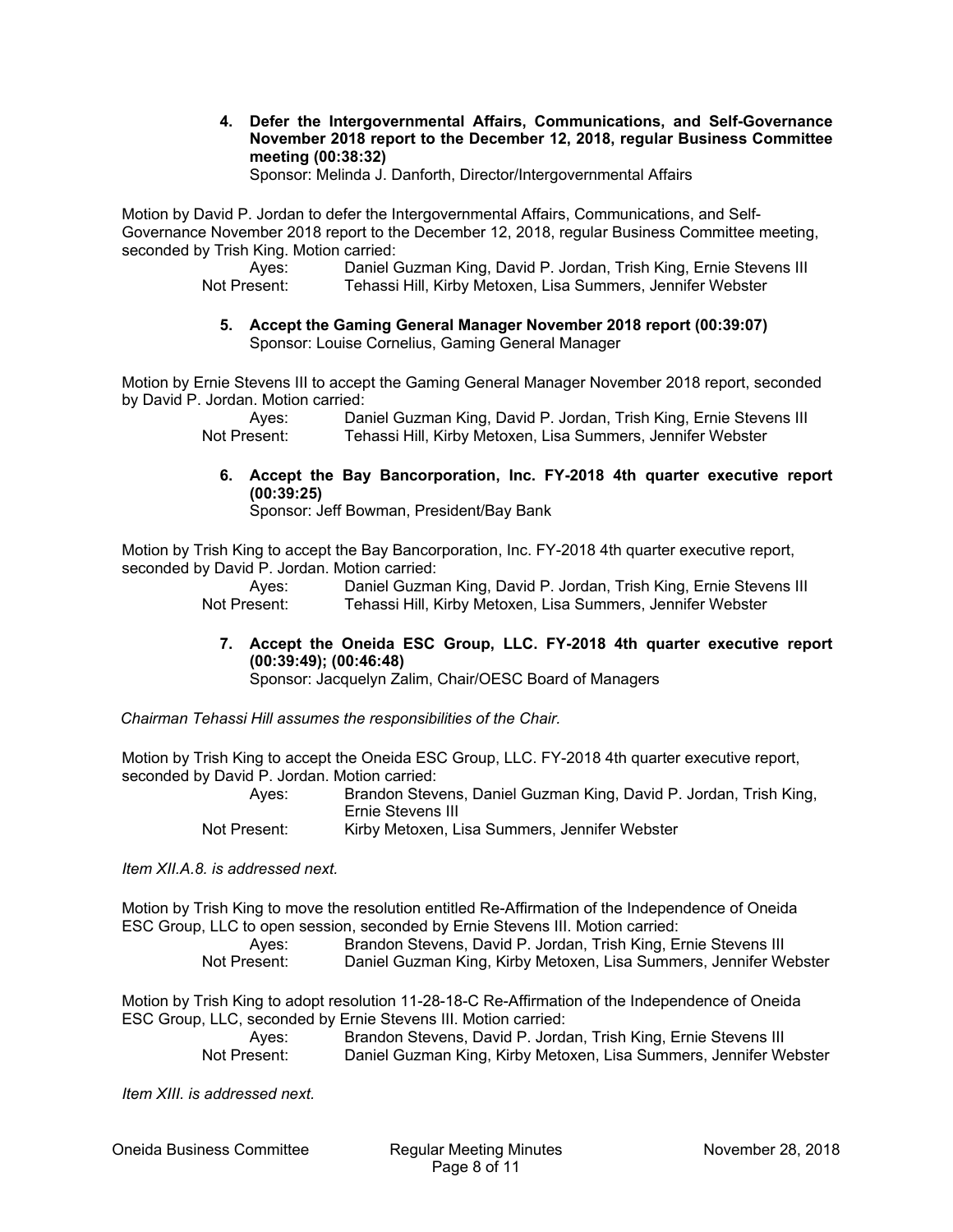# **8. Accept the Oneida Seven Generation Corporation FY-2018 4th quarter executive report (00:40:10)**

Sponsor: Pete King III, Agent/OSGC

Motion by David P. Jordan to accept the Oneida Seven Generation Corporation FY-2018 4th quarter executive report and request the BC liaison to contact Bay Bank, seconded by Brandon Stevens. Motion carried:

| Aves: | Brandon Stevens, Daniel Guzman King, David P. Jordan, Trish King, |
|-------|-------------------------------------------------------------------|
|       | Ernie Stevens III                                                 |
|       |                                                                   |

Not Present: Kirby Metoxen, Lisa Summers, Jennifer Webster

Motion by David P. Jordan to direct the Treasurer to research the identified lease information and forward the information to the Oneida Seven Generations agent by the December 12, 2018, regular Business Committee meeting, seconded by Brandon Stevens. Motion carried:

- Ayes: Brandon Stevens, Daniel Guzman King, David P. Jordan, Trish King, Ernie Stevens III
- Not Present: Kirby Metoxen, Lisa Summers, Jennifer Webster
	- **9. Accept the Oneida Airport Hotel Corporation FY-2018 4th quarter executive report (00:41:30)**

Sponsor: Robert Barton, President/OAHC

Motion by Trish King to accept the Oneida Airport Hotel Corporation FY-2018 4th quarter executive report, seconded by David P. Jordan. Motion carried:

|       | Brandon Stevens, Daniel Guzman King, David P. Jordan, Trish King, |
|-------|-------------------------------------------------------------------|
| Aves: | Ernie Stevens III                                                 |
|       |                                                                   |

Not Present: Kirby Metoxen, Lisa Summers, Jennifer Webster

**10. Accept the Oneida Golf Enterprise Corporation FY-2018 4th quarter executive report (00:41:49)** 

Sponsor: Josh Doxtator, Chief Operating Officer/OGEC

Motion by David P. Jordan to accept the Oneida Golf Enterprise Corporation FY-2018 4th quarter executive report, seconded by Daniel Guzman King. Motion carried:

 Ayes: Brandon Stevens, Daniel Guzman King, David P. Jordan, Trish King, Ernie Stevens III

Not Present: Kirby Metoxen, Lisa Summers, Jennifer Webster

## **B. STANDING ITEMS**

## **1. ONEIDA GOLF ENTERPRISE CORPORATION - LADIES PROFESSIONAL GOLF ASSOCIATION**

**a. Accept the Thornberry Creek LPGA Classic November 2018 report (00:42:14)**

Motion by Daniel Guzman King to accept the Thornberry Creek LPGA Classic November 2018 report, seconded by Brandon Stevens. Motion carried:

 Ayes: Brandon Stevens, Daniel Guzman King, David P. Jordan, Trish King, Ernie Stevens III

Not Present: Kirby Metoxen, Lisa Summers, Jennifer Webster

Oneida Business Committee Regular Meeting Minutes November 28, 2018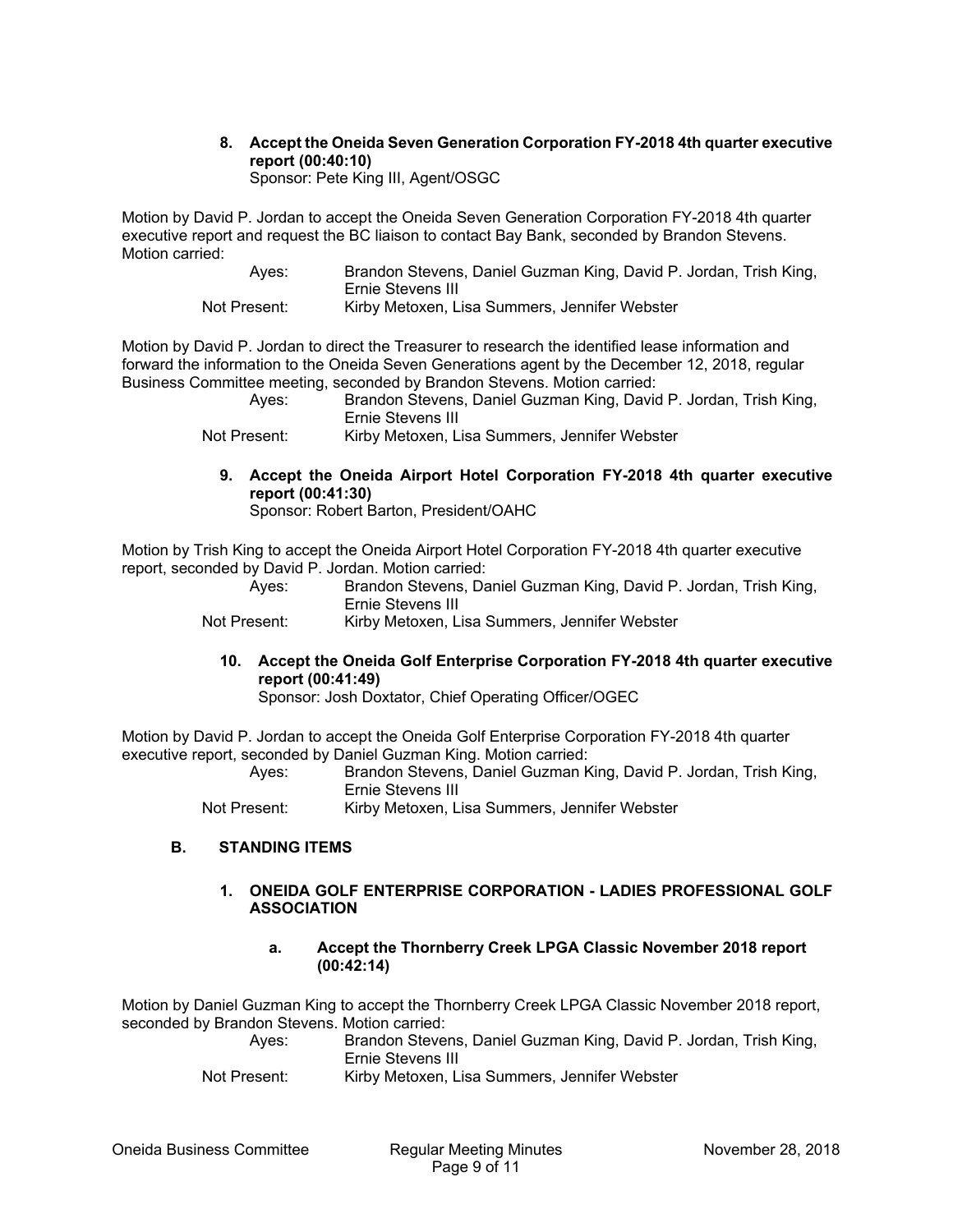## **C. AUDIT COMMITTEE**

**1. Accept the Audit Committee FY-2018 4th quarter report (00:42:51)**  Sponsor: David P. Jordan, Councilman

Motion by Trish King to accept the Audit Committee FY-2018 4th quarter report, seconded by Daniel Guzman King. Motion carried:

Not Present: Kirby Metoxen, Lisa Summers, Jennifer Webster

## **D. UNFINISHED BUSINESS**

**1. File # ED18-028 – Determine next steps (00:43:12)**  Sponsor: Ernie Stevens III, Councilman

Motion by Brandon Stevens to accept the information provided regarding File # ED18-028, seconded by Trish King. Motion carried:

| Aves:        | Brandon Stevens, Daniel Guzman King, David P. Jordan, Trish King, |
|--------------|-------------------------------------------------------------------|
|              | Ernie Stevens III                                                 |
| Not Drooppt. | Kirby Motovon Ling Summore Longifor Wohnter                       |

Not Present: Kirby Metoxen, Lisa Summers, Jennifer Webster

## **2. File # ED18-029 - Accept update (00:43:39)**

Sponsor: Troy Parr, Division Director/Community & Economic Development

Motion by Ernie Stevens III to accept the update regarding File # ED18-029, seconded by Daniel Guzman King. Motion carried:

| Aves:        | Daniel Guzman King, David P. Jordan, Trish King, Ernie Stevens III |
|--------------|--------------------------------------------------------------------|
| Abstained:   | Brandon Stevens                                                    |
| Not Present: | Kirby Metoxen, Lisa Summers, Jennifer Webster                      |

Motion by Daniel Guzman King to request the OBC Officers to complete the requested follow up with the Intergovernmental Affairs Director, seconded by Brandon Stevens. Motion carried:

 Ayes: Brandon Stevens, Daniel Guzman King, David P. Jordan, Trish King, Ernie Stevens III

Not Present: Kirby Metoxen, Lisa Summers, Jennifer Webster

#### **E. NEW BUSINESS**

## **1. Approve forty-nine (49) new enrollments (00:44:34)**

Sponsor: Bobbi Webster, Chair/Oneida Trust Enrollment Committee

Motion by Daniel Guzman King to approve the forty-nine (49) new enrollments, seconded by Ernie Stevens III. Motion carried:

| Aves:        | Brandon Stevens, Daniel Guzman King, Trish King, Ernie Stevens III |
|--------------|--------------------------------------------------------------------|
| Abstained:   | David P. Jordan                                                    |
| Not Present: | Kirby Metoxen, Lisa Summers, Jennifer Webster                      |